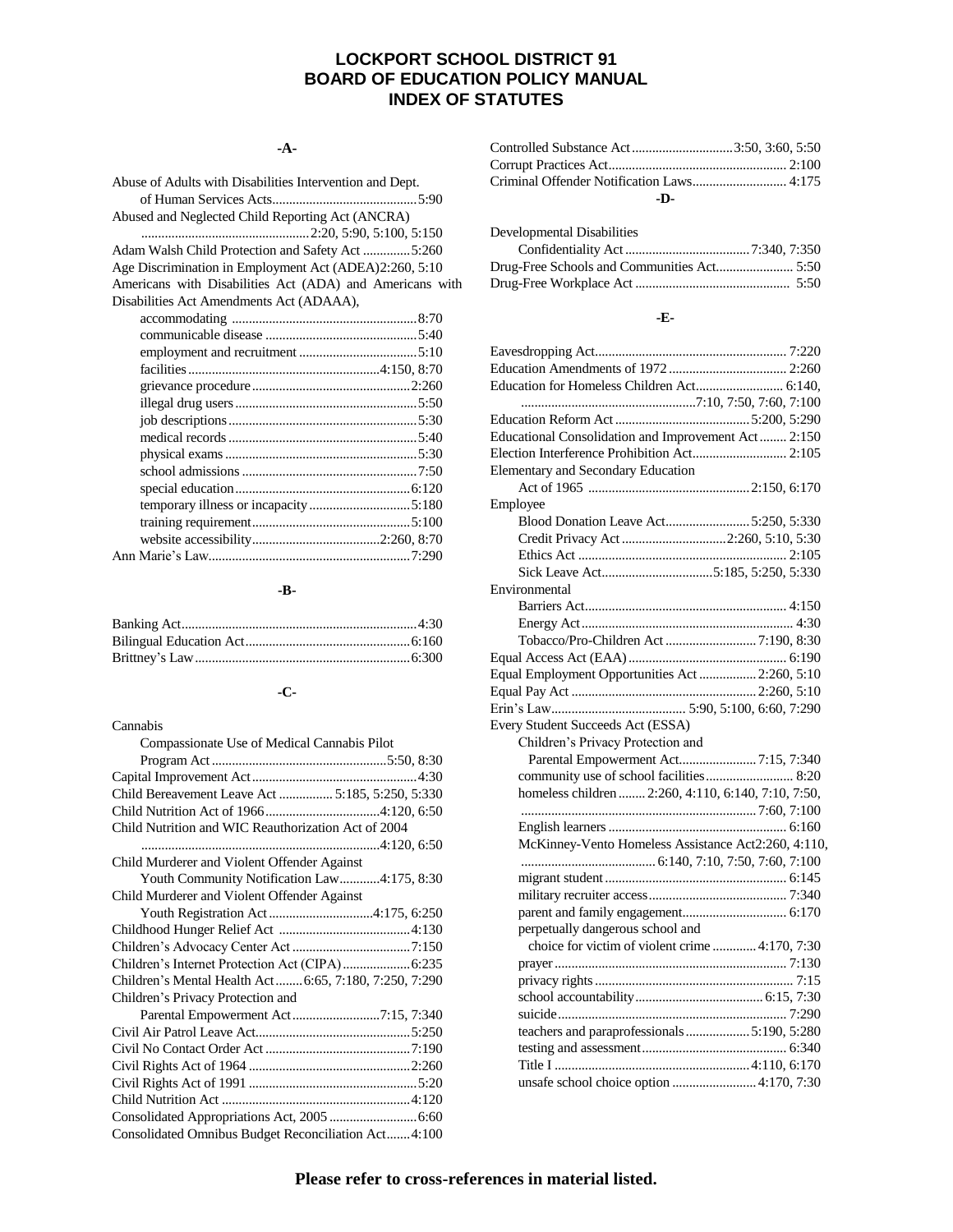## **-G-**

| Genetic Information Nondiscrimination Act (GINA)2:260 |  |
|-------------------------------------------------------|--|
| Gift Ban Act, repealed see State Officials and        |  |

| Governmental Employees Tort Immunity Act2:200            |  |
|----------------------------------------------------------|--|
|                                                          |  |
| Grant Accountability Transparency Act (GATA)2:100, 5:120 |  |
|                                                          |  |
|                                                          |  |
|                                                          |  |

## **-H-**

| Harassing and Obscene Communications Act 6:235 |  |
|------------------------------------------------|--|
| Health Insurance Portability and               |  |
|                                                |  |
|                                                |  |
|                                                |  |
|                                                |  |
|                                                |  |

## **-I-**

| Illegal Immigrant and Immigrant Responsibility           |  |
|----------------------------------------------------------|--|
|                                                          |  |
|                                                          |  |
|                                                          |  |
| Illinois Citizen Participation Act (CPA)2:230            |  |
| Illinois Controlled Substances Act 5:30, 5:50            |  |
| Illinois Department of Public Health,                    |  |
|                                                          |  |
| Rules and Regulations for the Control of                 |  |
| Communicable and Chronic                                 |  |
|                                                          |  |
|                                                          |  |
|                                                          |  |
| Illinois Educational Labor Relations Act2:20, 2:240      |  |
| Illinois Environmental Barriers Act4:150, 8:70           |  |
|                                                          |  |
|                                                          |  |
|                                                          |  |
| Illinois Genetic Information Protection Act (GIPA) 2:260 |  |
| Illinois Governmental Ethics Act 2:40, 2:100, 5:120      |  |
|                                                          |  |

| Illinois Minimum Wage Law5:35, 5:240, 5:290         |
|-----------------------------------------------------|
|                                                     |
|                                                     |
|                                                     |
|                                                     |
| Immigration Reform and Control Act2:260, 5:10, 5:30 |
|                                                     |
|                                                     |
| Individuals with Disabilities Education Improvement |
| Act (IDEA)                                          |
|                                                     |
|                                                     |
|                                                     |
|                                                     |
|                                                     |
|                                                     |

## **-J-**

Job Opportunities for qualified Applicants Act .............. 5:10

#### **-L-**

| Lawn Care Products Application and           |  |
|----------------------------------------------|--|
|                                              |  |
|                                              |  |
|                                              |  |
| Local Government                             |  |
|                                              |  |
|                                              |  |
| and Governmental Employees Tort              |  |
|                                              |  |
| Travel Expense Control Act2:125, 2:125-E1-2, |  |
|                                              |  |
|                                              |  |
|                                              |  |

## **-M-**

| McKinney Homeless Assistance Act 2:260, 4:110,        |  |
|-------------------------------------------------------|--|
|                                                       |  |
|                                                       |  |
|                                                       |  |
| Mental Health and Developmental                       |  |
|                                                       |  |
|                                                       |  |
| Military Leave of Absence Act5:250, 5:330             |  |
|                                                       |  |
|                                                       |  |
|                                                       |  |
| Murderer and Violent Offender Against Youth Community |  |
|                                                       |  |

## **-N-**

| National Defense Authorization Act 5:185, 5:250, 5:330 |  |
|--------------------------------------------------------|--|
| National Guard Employment Rights Act  5:250, 5:330     |  |
|                                                        |  |
| No Child Left Behind Act of 2001                       |  |
| Children's Privacy Protection and                      |  |
|                                                        |  |
|                                                        |  |
|                                                        |  |

# **Please refer to cross-references in material listed.**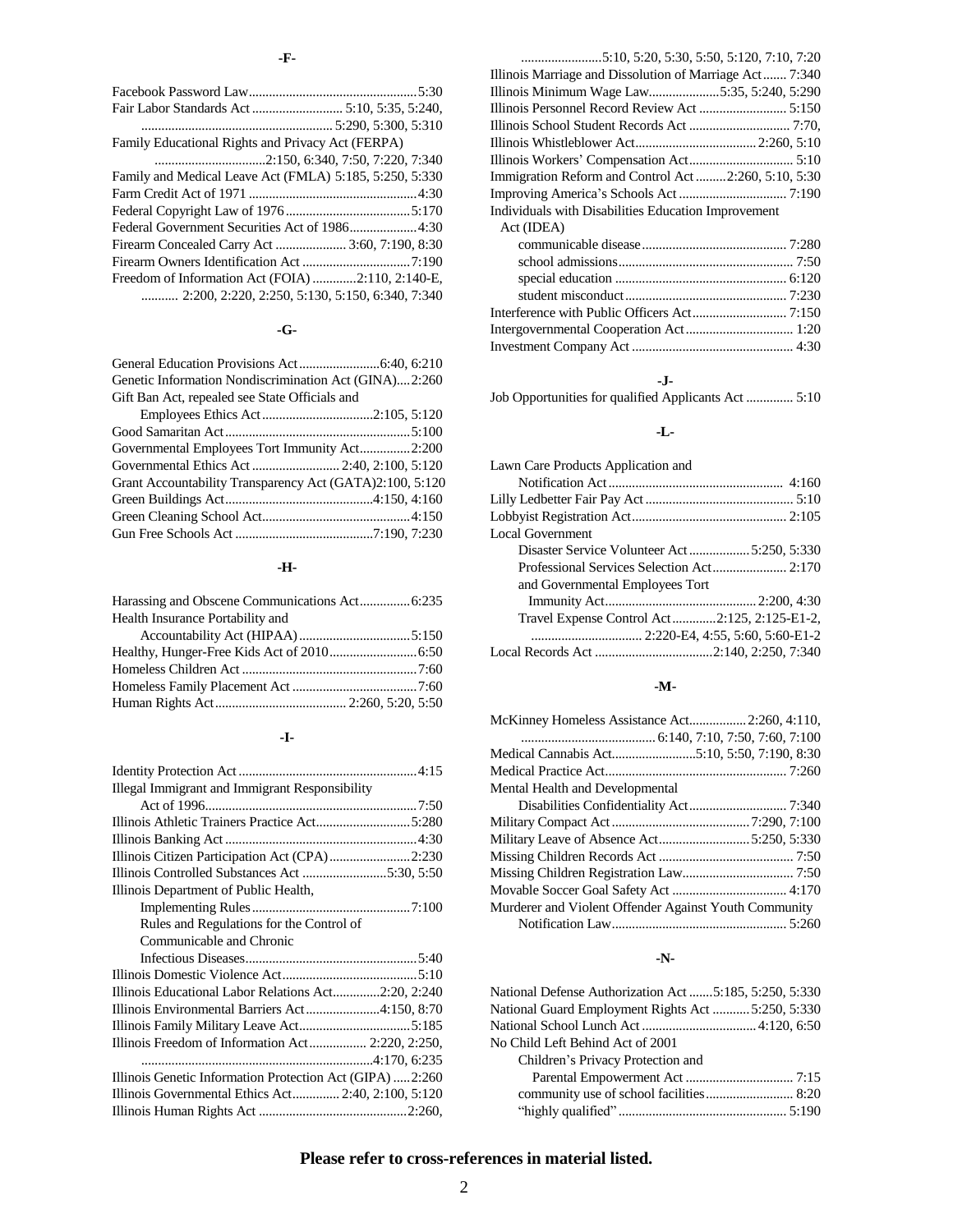| McKinney Homeless Assistance Act2:260, 4:110,           |
|---------------------------------------------------------|
|                                                         |
|                                                         |
|                                                         |
|                                                         |
| perpetually dangerous school and choice for             |
|                                                         |
|                                                         |
|                                                         |
|                                                         |
|                                                         |
|                                                         |
|                                                         |
|                                                         |
|                                                         |
|                                                         |
| Nursing Mothers in the Workplace Act 5:10, 5:200, 5:300 |
| -0-                                                     |

| Occupational Safety and Health Act (OSHA) 4:160                    |  |
|--------------------------------------------------------------------|--|
| Omnibus Budget Reconciliation Act4:100                             |  |
| Omnibus Transportation Testing Act of 1991 5:285                   |  |
|                                                                    |  |
| $1, 2, 120, 2, 140 - E$ , $2, 140, 2, 150, 2, 200, 2, 210, 2, 220$ |  |
|                                                                    |  |
|                                                                    |  |
|                                                                    |  |

#### **-P-**

| Performance Evaluation Reform Act of 2010 (PERA)        |
|---------------------------------------------------------|
|                                                         |
| Personnel Record Review Act 2:250, 5:150                |
| Personal Information Protection Act (PIPA)2:250, 4:15,  |
|                                                         |
| <b>Physical Fitness Facility Medical</b>                |
|                                                         |
| Powdered Caffeine Control and Education Act7:190        |
|                                                         |
|                                                         |
|                                                         |
|                                                         |
|                                                         |
| Public Employee Armed Services Rights Act  5:250, 5:330 |
| Public Officer Prohibited Activities Act2:40, 2:100     |
|                                                         |

#### **-R-**

| Rehabilitation Act of 1973, Section 504                  |  |
|----------------------------------------------------------|--|
|                                                          |  |
|                                                          |  |
|                                                          |  |
|                                                          |  |
|                                                          |  |
|                                                          |  |
|                                                          |  |
|                                                          |  |
|                                                          |  |
| Religious Freedom Restoration Act 5:10, 5:70, 7:10, 7:80 |  |

| Rights of Crime Victims and Witnesses Act 7:150    |
|----------------------------------------------------|
| Rules and Regulations for the Control of           |
|                                                    |
| Rules and Regulations and Fiscal Procedures for    |
| the Operation of Local Education Agencies, Student |
| Activity Funds, Convenience Accounts, and          |
|                                                    |

## **-S-**

| School Reform Act of 1997                             |  |
|-------------------------------------------------------|--|
|                                                       |  |
|                                                       |  |
|                                                       |  |
| performance-based contracts3:10, 3:40, 3:60           |  |
|                                                       |  |
|                                                       |  |
|                                                       |  |
| School Visitation Rights Act 5:250, 5:330             |  |
| Section 504 (see Rehabilitation Act of 1973)          |  |
|                                                       |  |
| Sex Offender Community                                |  |
| Notification Act  3:60, 4:170, 5:30, 5:260, 8:30      |  |
| Sex Offender Registration Act 3:60, 4:170,            |  |
|                                                       |  |
| Silent Reflection and Student Prayer Act 6:20         |  |
| Speech Rights of Student Journalists Act 7:310        |  |
| State Officials and Employees Ethics Act 2:105, 5:120 |  |
|                                                       |  |
| State Officials and Employees Ethics Act2:105, 5:120  |  |
|                                                       |  |
|                                                       |  |

# **-T-**

| Title I Programs,                                          |
|------------------------------------------------------------|
|                                                            |
|                                                            |
|                                                            |
|                                                            |
|                                                            |
| Title II of the Americans with Disabilities Act 2:260      |
| Title VI of the Civil Rights Act2:260, 5:10, 5:50          |
| Title VII of the Civil Rights Act 2:260, 5:10, 5:20, 5:250 |
|                                                            |
|                                                            |
|                                                            |
|                                                            |

## **-U-**

| Uniformed Services Employment and |  |
|-----------------------------------|--|
|                                   |  |

# **-V-**

| Victims' Economic Security and Safety Act 2:260, 5:10, |  |
|--------------------------------------------------------|--|

# **Please refer to cross-references in material listed.**